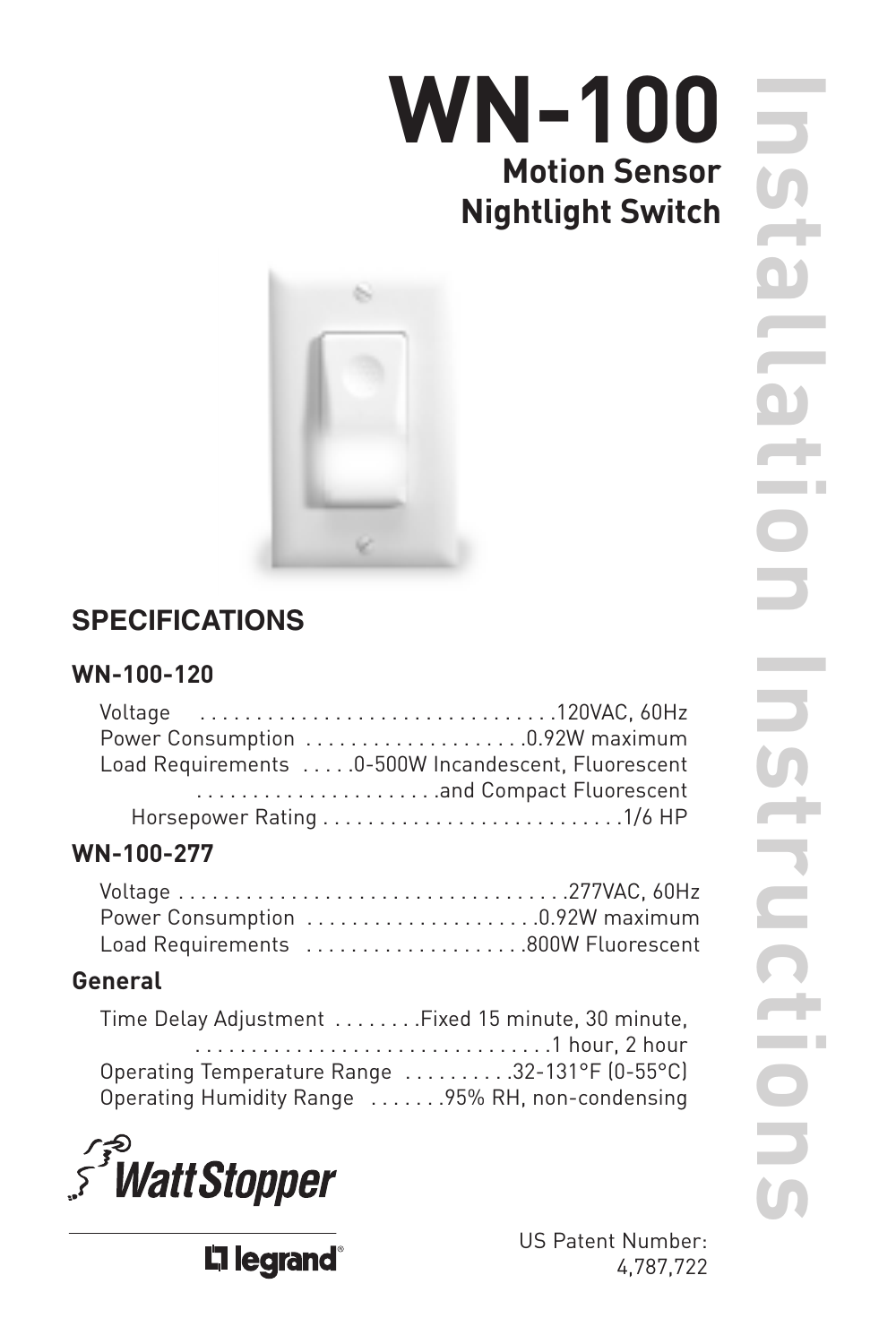# **UNIT DESCRIPTION**

The Watt Stopper WN-100 is a motion sensing wall switch and nightlight that controls lighting based on occupancy. The sensor uses passive infrared (PIR) technology to sense human motion in a controlled space. It must have a clear view of occupants in the space in order to detect occupancy. Obstructions such as furniture blocking the sensor's lens may prevent occupancy detection.

Note: Windows, glass shower doors, etc. will obstruct the WN-100's view and may prevent detection.

Through the WN-100's mode selection, the user can specify ON functions and time delay (see Sensor Adjustment & Programming section).

# **OPERATION**

# **ON-Mode Functions (Manual-ON & Automatic-ON):**

### **Manual-ON:**

When the WN-100 is set to Manual-ON, users must turn lights on by pushing the ON/OFF button. Lights will not turn on automatically with occupancy in the Manual-ON mode. However, for a grace period of 30 seconds after shut-off, the WN-100 will turn the load back on automatically when motion is detected.

### **Automatic-ON:**

In Automatic-ON mode, the WN-100 automatically turns lights on when a designated space becomes occupied.

Note: In both Manual-ON and Automatic-ON, the ON/OFF button turns lights off. The ON/OFF button must be pressed again to turn lights back on.

### **Time Delay:**

The WN-100 automatically turns lights off after a space becomes vacant and a preset time interval, or time delay, elapses. If lights are left on and no motion is detected for the time delay selected (factory default = one hour), the WN-100 automatically turns lights off.

### **Nightlight:**

In the factory default mode, the nightlight remains on whenever the load is off, regardless of occupancy.

The nightlight can be disabled from constant illumination (see "End User Options" in the Sensor Adjustment & Programming section). However, when motion is detected by the WN-100 while in Manual-ON mode, the nightlight will automatically turn on and remain on until 90 seconds after the room becomes vacant again. In this situation, nightlighting is provided only when the room is in use.

If the nightlight remains disabled for 48 hours, it will automatically switch to the default (enabled) mode.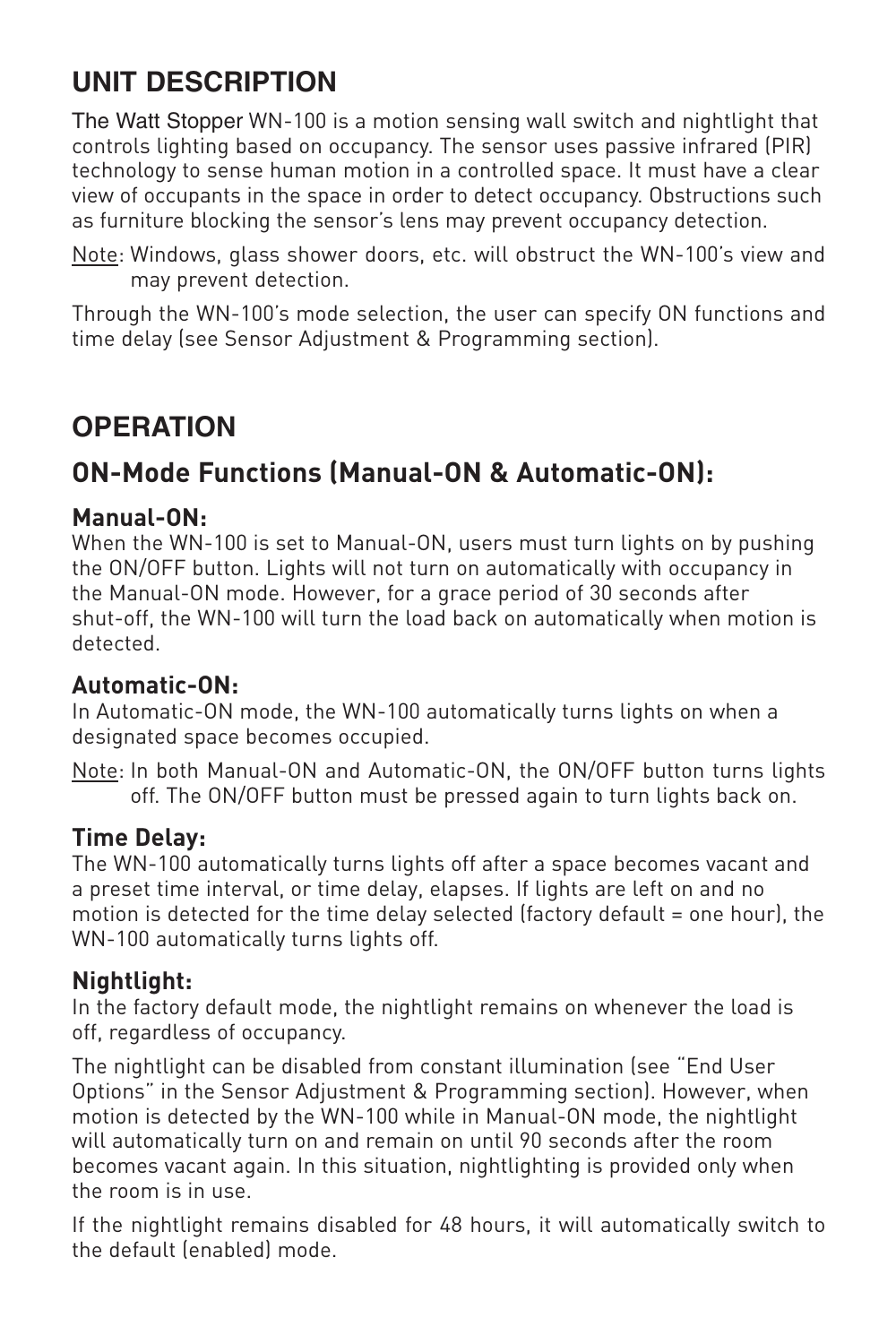# **WIRING**



Single-sensor wiring

# **COVERAGE PATTERNS**

The WN-100 has a coverage range of 180 degrees and a maximum coverage area of 300 sq. ft. To maintain its coverage capacity and optimally detect motion, the WN-100 must have a clear and unobstructed view.

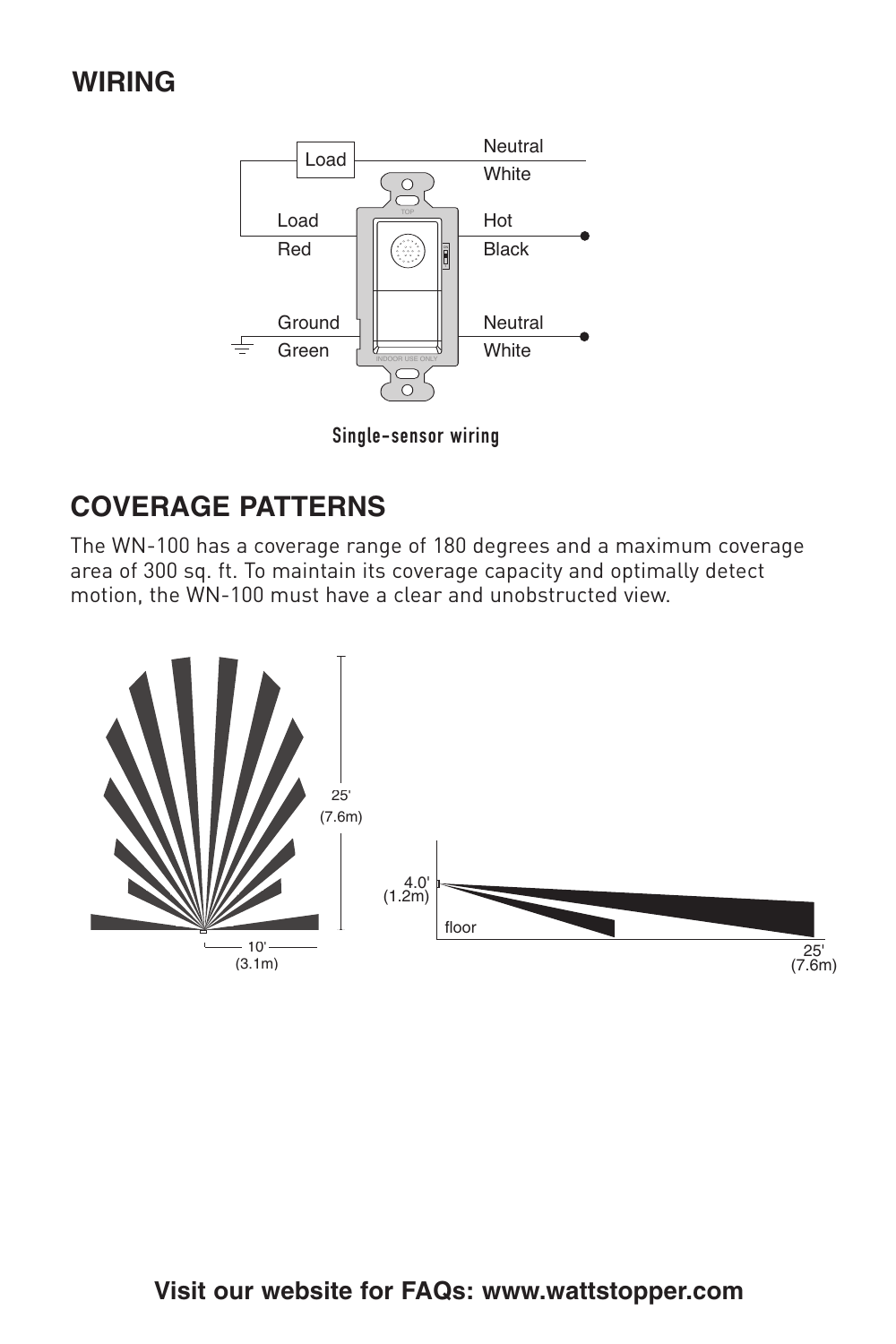#### Λ **CAUTION: TURN THE POWER OFF AT THE CIRCUIT BREAKER BEFORE WIRING.**

# **INSTALLATION**

Caution: A neutral connection is required for sensor operation. A qualified electrician should be consulted regarding the availability of a neutral in your particular installation.

- 1. Make sure that power has been turned off at the circuit breaker.
- 2. Connect the existing wires to the sensor terminals.
	- Hot or Black to Line; Load or Red to Load; Ground or Green to Ground; Neutral or White to Neutral.
	- Do not allow any bare wire to show above the connector.
- 3. Attach the sensor to the wall box by inserting screws into the two wide holes on the top and bottom



of the attached metal bracket. Line them up with the holes in the wall box and tighten.

4. Turn on the circuit breaker. Push the ON/OFF button and the lights will turn on.



Insert or wrap wire as shown. Tighten screw in the clockwise direction.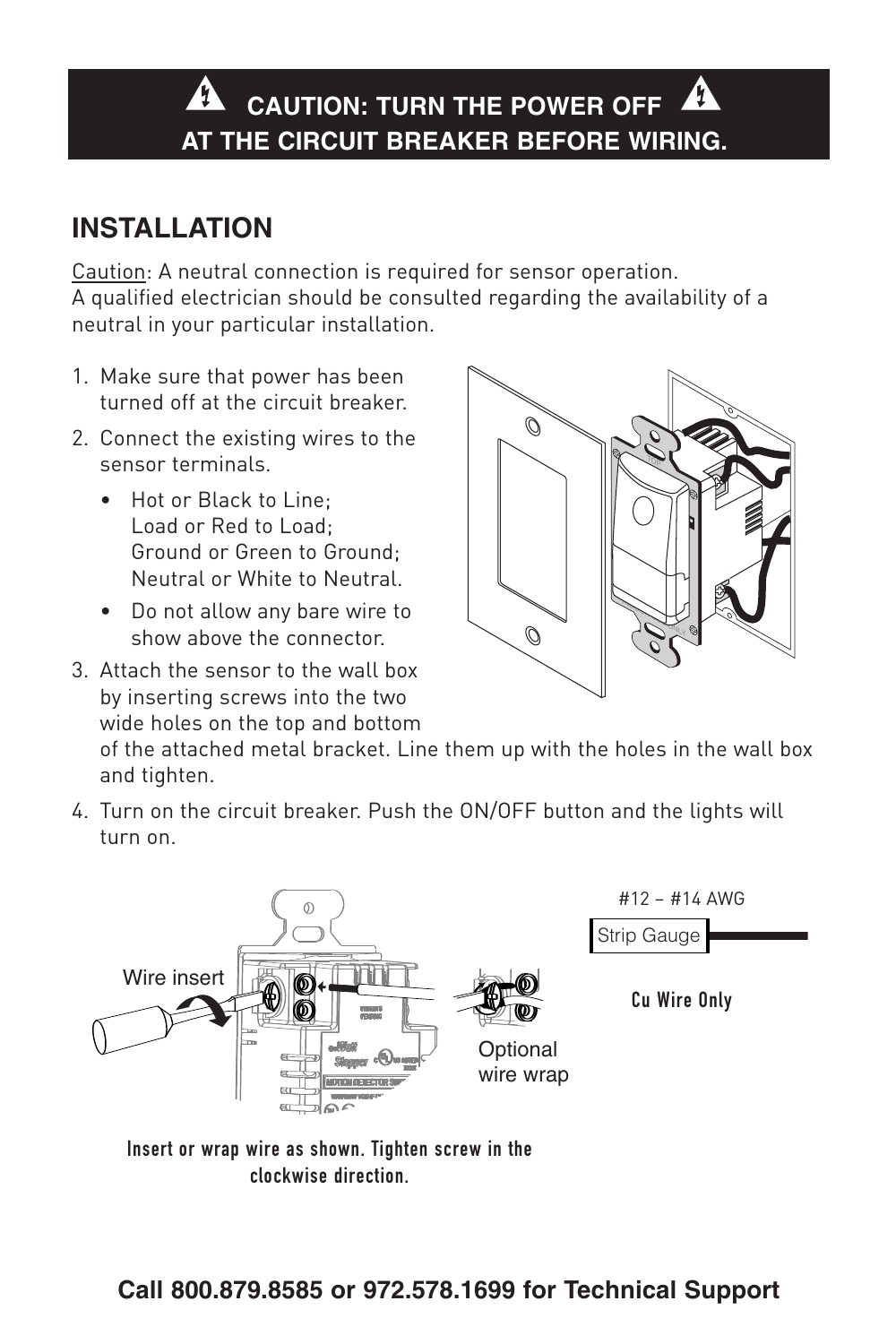# **SENSOR ADJUSTMENT & PROGRAMMING**

The WN-100 is designed for installation in hotel rooms and other semi-public spaces. Custom setup features are intended for facility or installing personnel only. Therefore, the Program Mode switch is located behind the cover plate. To enable the Programming mode, the single DIP switch must be in the ON (Program) position.

## **Programming the WN-100:**

- 1. Slide the Program Mode switch (normally covered by the light switch cover plate) to the ON (Program) position. The nightlight will flash, counting out the selected operating mode (one flash then a pause = mode 1, two flashes then a pause = mode 2, and so on)
- 2. Press the ON/OFF button to advance through the modes. When you reach the desired mode, slide the Program Mode switch to the DOWN (End User) position.
- 3. When the Program Mode switch is returned to the DOWN (End User) position, the WN-100 will operate in Test Mode for five (5) minutes. During this period, the time delay will be 15 seconds and the WN-100 will operate as "Automatic-ON". After five (5) minutes, the WN-100 will use the parameters of the selected mode. WN-100



**Note:** Do not leave the Program Mode Switch in the UP (Program) position. The WN-100 will only operate properly in the DOWN (End User) position.

### **Mode Selections:**

| Flashes | Time Delay | Mode         |                   |
|---------|------------|--------------|-------------------|
| ٥       | 1 hour *   | Manual-On    | * Factory default |
| ٥o      | 2 hours    | Manual-On    |                   |
| 000     | 30 minutes | Manual-On    |                   |
| 0000    | 15 minutes | Manual-On    |                   |
| 00000   | 15 minutes | Automatic-On |                   |

### **End User Options:**

To disable the nightlight, press and hold the ON/OFF button. After one-half second, the nightlight will display the Enabled/Disabled status (lit = nightlight enabled, unlit = nightlight disabled). To change the status, continue to press and hold the ON/OFF button. After five (5) seconds, the WN-100 changes state (for more details, see "Nightlight" in the Operation section).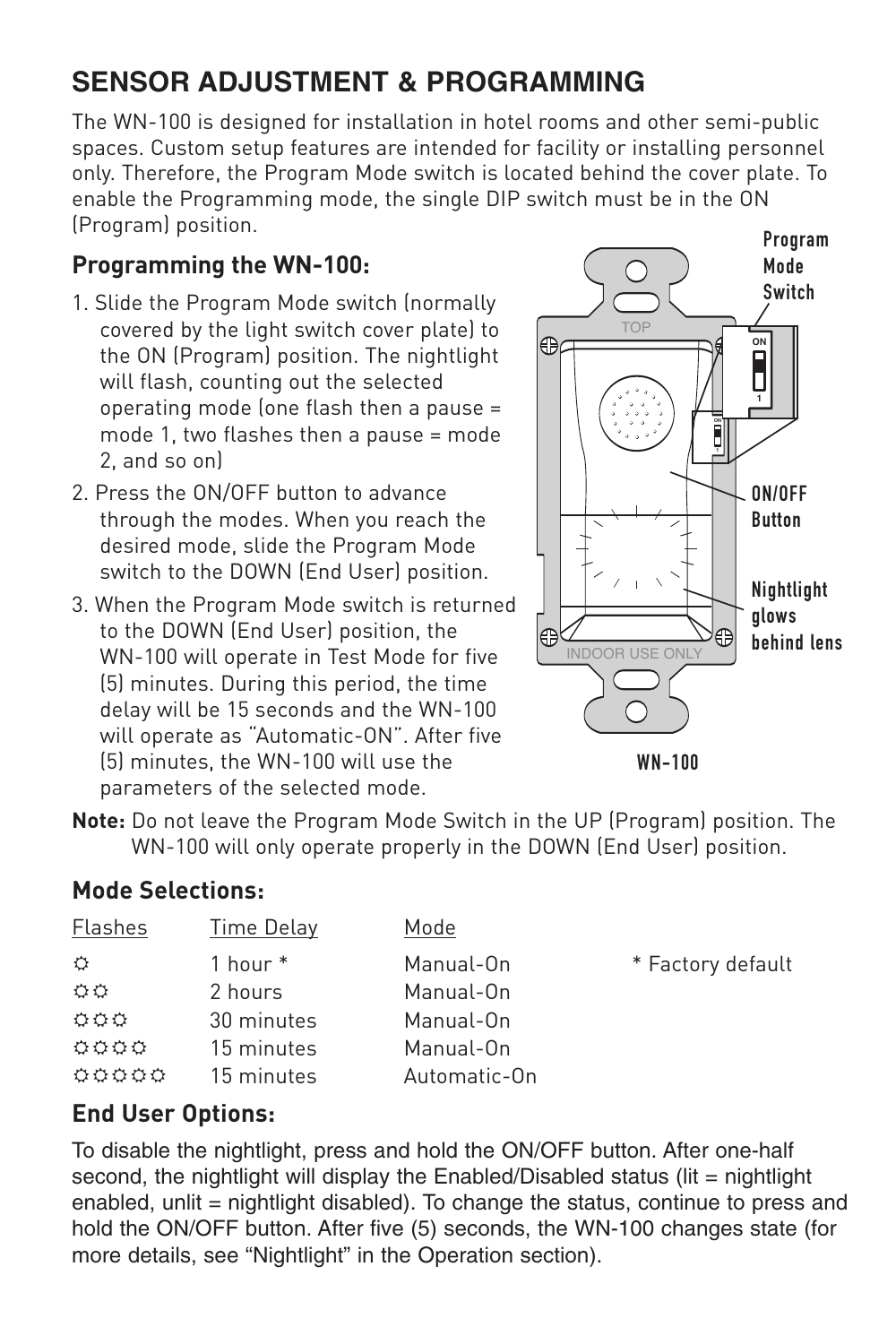# **TROUBLESHOOTING**

### **To test the WN-100:**

Initiate the WN-100 Test Mode by sliding the Program Mode Switch up to the ON (Program) position then back to the DOWN (End User) position.

When the switch is returned to the DOWN (End User) position, there will be a five-minute test period. During this period, the time delay will be 15 seconds, and the WN-100 will operate as "Automatic-ON".

Move within the coverage zone of the WN-100 to trigger detection, then move out of the coverage zone (see Coverage Patterns section). The load should turn off within 15 seconds and the nightlight should subsequently turn on. Repeat as necessary to ensure that the desired coverage areas are within detection range.

# **Lights will not turn on (nightlight is illuminated):**

- 1. Press ON/OFF button, lights should turn on. If not, check sensor wire connections to the load.
- 2. Check the lamp.

# **Lights will not turn on (nightlight is NOT illuminated):**

- 1. Check the sensor wire connections.
- 2. Make certain that the circuit breaker is on and functioning.
- 3. Call 800.879.8585 for technical support.

### **Lights turn OFF but nightlight does not turn ON:**

1. Make sure the nightlight is not in Disable mode.